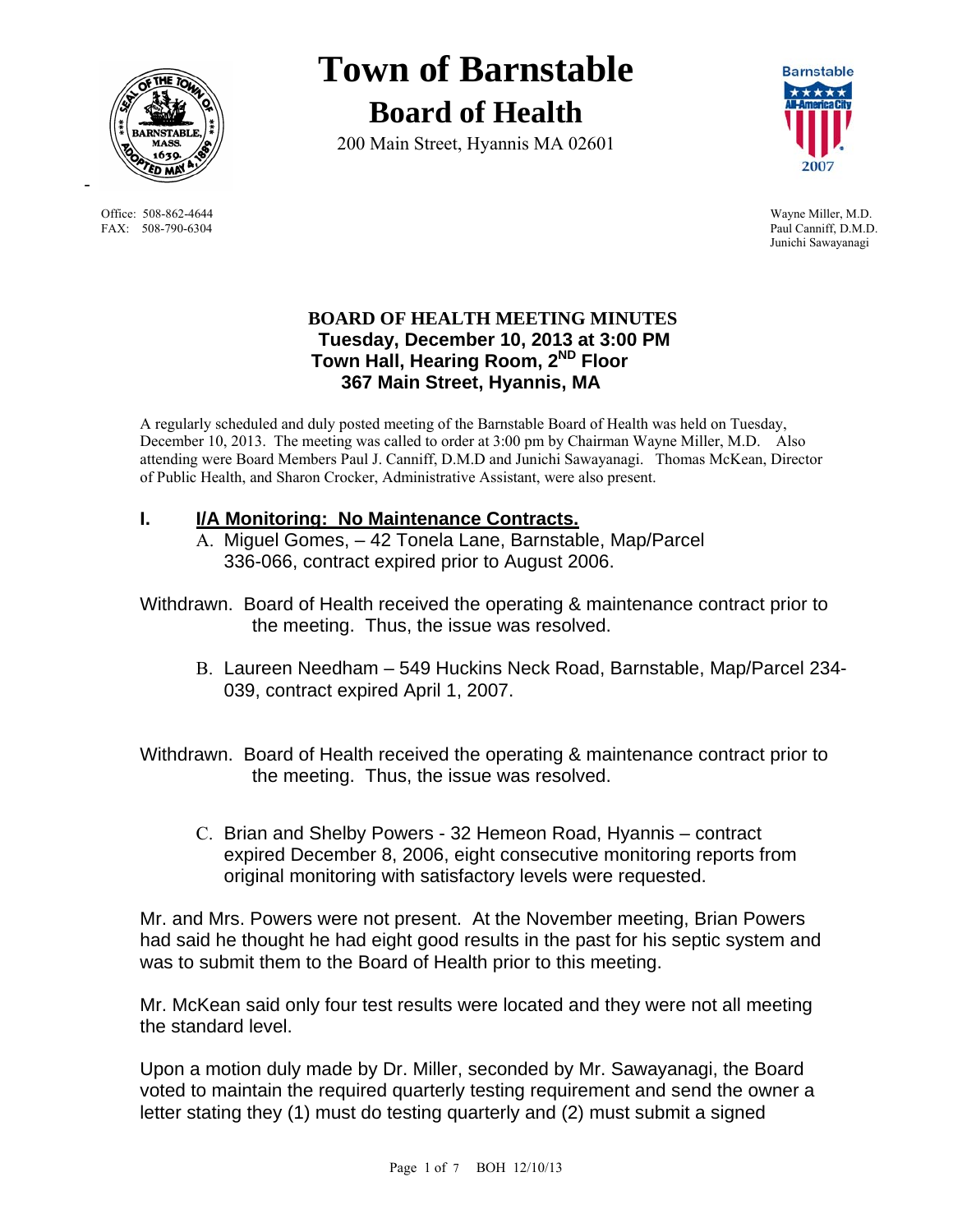maintenance contract prior to the January 14, 2014 Board meeting or must attend the meeting on January 14th.

# **II. Septic Variance (New):**

A. John Lavelle, Baxter Nye Engineering, representing Peter Bilodeau, owner – 29 Hathaway Road, Osterville, Map/Parcel 114-036, approximately 0.70 acre parcel, proposed Singulair Denitrifying System, existing 3 bedroom home, requesting to construct a 4 bedroom home, one variance requested.

John Lavelle and Peter Bilodeau were present. John Lavelle summarized the proposed plan with the singular Model 600 and stated it is expected to be used year-round.

There was discussion about the number of bedrooms. Mr. Lavelle explained there is a connector space between the upstairs and garage; however, the roof is too short to walk through. The room above the garage is one big room which has no plumbing or heating.

The Board said there are a few I/A septic systems which have been found to not produce the numbers they advertise and they asked Mr. McKean to check with the County to see whether they have any experience with Singular on the Cape.

The Board asked the applicant (1) to obtain a letter from the manufacturer speaking on their experience with the product, what can be expected from the system, and can the manufacturer assure the Board that the system can bring the numbers down to 19 ppm., and (2) provide some contingencies if the product does not work properly.

The Board and the staff need time to review the State approval letter for this I/A system.

Upon a motion duly made by Dr. Canniff, seconded by Mr. Sawayanagi, the Board voted to continue this to the January 14, 2014 meeting. (Unanimously, voted in favor.)

B. John Lavelle, Baxter Nye Engineering, representing Robert Cato, owner – 519 Scudder Avenue, Hyannis, Map/Parcel 287-017, 14,813 square feet parcel, 3 bedroom existing, no increase in flow, two variances requested.

John Lavelle presented the plan to the Board.

Mr. McKean said the staff did not have any issues with the plan.

Upon a motion duly made by Dr. Canniff, seconded by Mr. Sawayanagi, the Board voted to grant the variances on the plan with no conditions. (Unanimously, voted in favor.)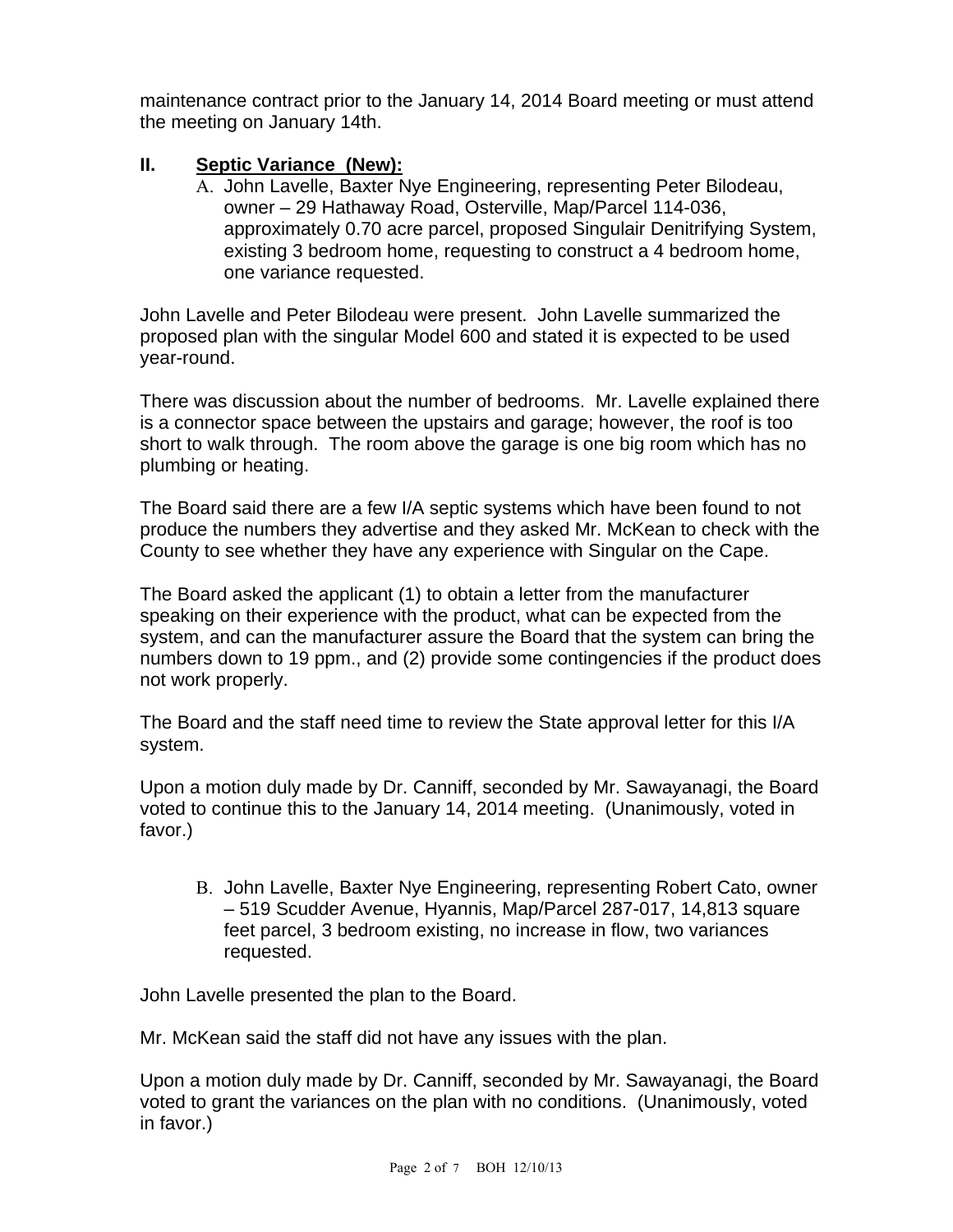C. Jack Landers-Cauley, P.E., representing Catherine Gahan, owner – 95 Summerbell Avenue, Centerville, Map/Parcel 226-059, 3,010 square feet parcel, variance required to cross the property line for the soil absorption system on the adjacent lot.

The Board determined additional time will be necessary for review. Among items to be addressed: (1) need wording of easement, (2) easement must be approved by the Town Attorney, (3) a copy of the letter from the neighboring lot authorizing approval for easement, (4) a 3-bedroom deed restriction on house lot# 95, (5) a notation on the Deed to # 95 regarding the location of the septic on the adjacent lot, (6) adjacent lot – a deed restriction that no building can occur on lot, and this would transfers to future owners.

Upon a motion duly made by Dr. Canniff, seconded by Dr. Miller, the Board voted to continue this item to the January 14, 2014 meeting. (Unanimously, voted in favor.)

# **III. Food Variance (Cont):**

Peter Goulet, Morning Glory Café – 211 Route 149, Marstons Mills, status regarding installation of a grease trap, seating. (continued from October 2013).

Upon a motion duly made by Dr. Canniff, seconded by Mr. Sawayanagi, the Board voted to grant the food establishment with seating for 5 with the following conditions: all disposable paper / plastic plate ware and silverware, toilet variance to one unisex toilet for patrons provided allowed by the plumbing inspector; otherwise, the front toilet facility will be female and the rear toilet facility (accessed from outdoors) will be permitted. The variance letter for toilet facility will be granted to owner and will be posted next to food permit. Adirondack chairs will be allowed outside. (Unanimously, voted in favor.)

# **IV. Food Variance (New):**

Rein Ciarfella and Sue Preston, for Hyannis Winter Farmers Market, 380 West Main Street, Hyannis, Map/Parcel 269-052, requesting permission to have a farmers market at Hyannis Country Gardens on Saturdays from January 11 – March 11, 2014 at 10:00 am – 2:00 pm.

Applicant withdrew prior to meeting.

# **V. Old / New Business:**

A. Approval of the Minutes: July 9, 2013 – November 12, 2013.

Upon a motion duly made by Dr. Miller, seconded by Dr. Canniff, the Board voted to adopt the minutes for the period of July 9, 2013 to November 12, 2013 with the adjustments received at the meeting. (Unanimously, voted in favor)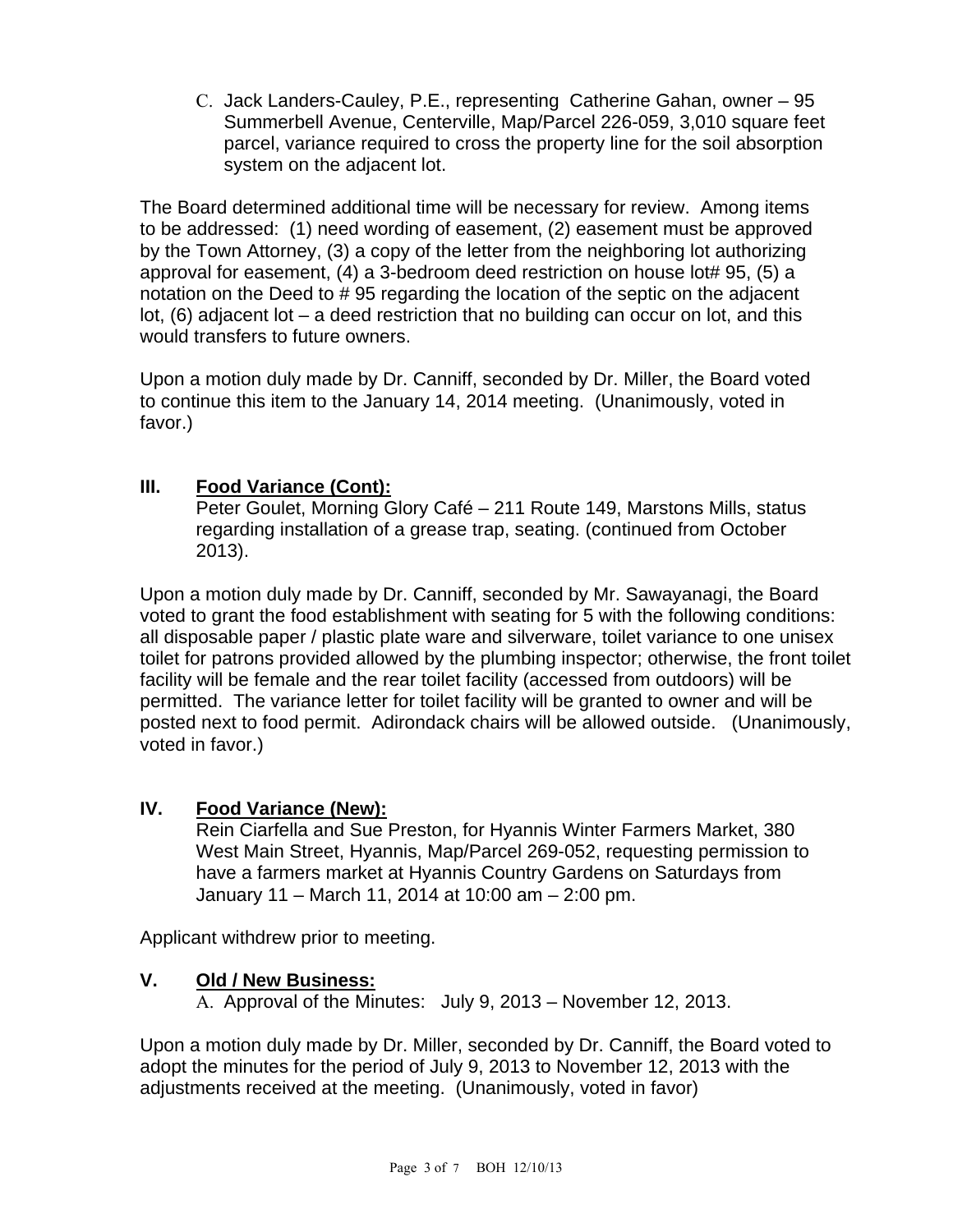## B. "No Lifeguard on Duty Pilot Program" – consideration of continuation of pilot programs.

## Proposed Pilot Program Extension:

#### Lifeguard Modification Deregulation Fourth Year of Trial Period

Vote in favor of removing the lifeguard and qualified swimmer requirements for only those semipublic swimming pools associated with facilities containing 50 units or less until December 31, 2014, which meet the following criteria:

Signage shall be posted which reads as follows:

#### WARNING NO LIFEGUARD ON DUTY

- *Children under age 16 shall not use swimming pool without a responsible adult in attendance.*
- *No alcohol allowed in the pool area.*
- *Maximum occupancy of pool is limited to 20 persons.*
- *Adults shall not swim alone.*

Access to pool area by key or key card. The swimming pool gate shall be locked at all times.

No diving boards, slides, or other such appliances in pool area.

 Pool hours no later than 9:00 p.m. *The pool may be open later if there is a lifeguard or qualified swimmer in attendance at pool site*

 No organized/scheduled children's activities (including birthday parties) *without a lifeguard or qualified swimmer in attendance at pool site*

No variances needed or granted in regards to protruding steps or stairs.

Staff member, with adult and child CPR certification, shall be on premises all times pool is open.

This deregulation shall continue to be in effect until such time alternative guidelines or regulations are provided by the MDPH in this regard; but in no case shall this deregulation continue after December 31, 2014 without approval by the BOH.

Upon a motion duly made by Dr. Miller, seconded by Mr. Sawayanagi, the Board voted to adopt the above-mentioned lifeguard program and move the expiration of it to tie to the pool permit expiration of December 31st. (Two voted in favor, One abstained – Dr. Canniff)

C. Regulation: Proposed to adopt a new regulation – Section 360-47 Requirement to abandon other components of a septic system (other than a septic tank).

#### Proposed Regulation:

#### SECTION 360-47 of the Town of Barnstable Code: Abandonment of Septic System **Components**

A. Whenever the use of a septic system is discontinued following connection to a municipal or private sanitary sewer or shared on-site system or following condemnation or demolition of a building served by the system, the system shall be considered abandoned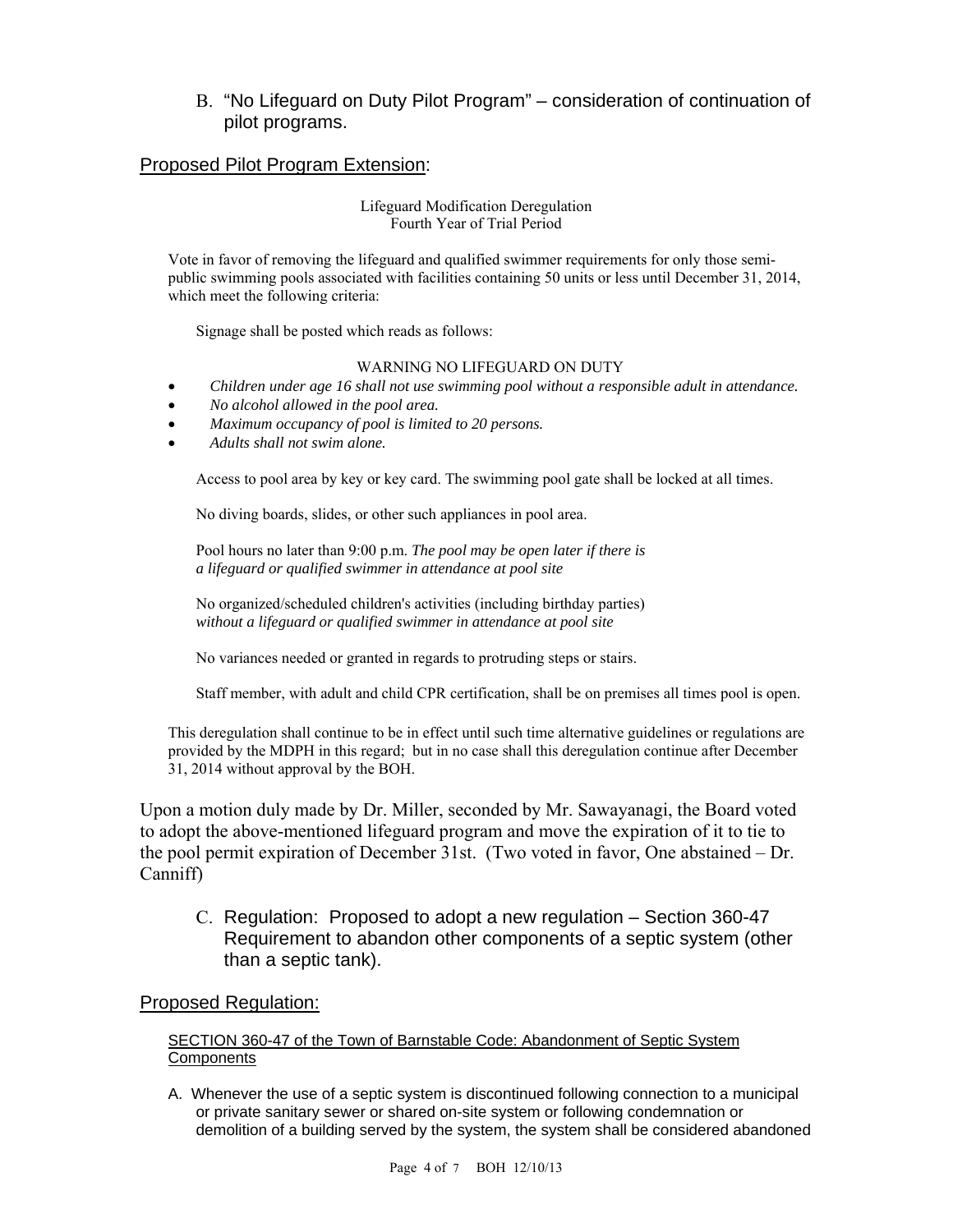and any further use of the system for any purpose shall be prohibited unless, after inspection, the Board of Health determines the system is in compliance or c an be brought into compliance with 310 CMR 15.000, State Environmental Code, Title V.

- B. Continued use of a septic tank or any other septic system component, where the component is to become an integral part of a drainage system or other sanitary system, requires prior written approval from the Board of Health.
- C. Any component of the septic system with a depth of one foot or greater shall be considered as a component which shall be properly abandoned in accordance with this Section.
- D. The following procedure shall be used to abandon septic system components:
	- (1) Within 14 days prior to discontinuance of use of a septic system, the facility owner shall apply to the Public Health Division to abandon the existing septic system components citing the reason(s) abandonment is necessary, and where connection to municipal or private sanitary sewer has been made, a copy of the sewer connection permit shall be submitted with the application;
	- (2) Upon receipt of a permit from the Public Health Division to abandon the system, the septic system components shall be pumped of their contents by a licensed septage hauler; and
	- (3) The septic system components shall be excavated and removed from the site, or the bottom of the septic system components shall be opened or ruptured, after being pumped of their contents so as to prevent retainage of water and the components shall be completely filled with clean sand or other suitable material approved in writing by the Board of Health.

This Regulation shall go into affect immediately upon publication in the newspaper, on December 20, 2013.

Upon a motion duly made by Dr. Canniff, seconded by Mr. Sawayanagi, the Board voted to adopt the above-mentioned regulation 360-47. (Unanimously, voted in favor.)

D. Proposed Revisions to an existing Regulation: Section 360-3 –septic systems in flood zones, minimizing contamination.

## Proposed Regulation Revision to Section 360-3:

Approval of systems in flood zones contingent on minimizing contamination. Permits for on-site sewage disposal or water supply may be approved for construction when located within Zones A and V as designated on the most up-to-date FIRM Flood Insurance Rate Map on file with the Building Commissioner, when it is demonstrated by the applicant that in the event of flooding to base elevations, such facilities are designed to minimize contamination.

This Regulation shall go into effect upon publication in the newspaper, on Friday December 20, 2013.

Upon a motion duly made by Dr. Canniff, seconded by Mr. Sawayanagi, the Board voted to adopt the above-mentioned revision to Town of Barnstable regulation Section 360-3. (Unanimously, voted in favor.)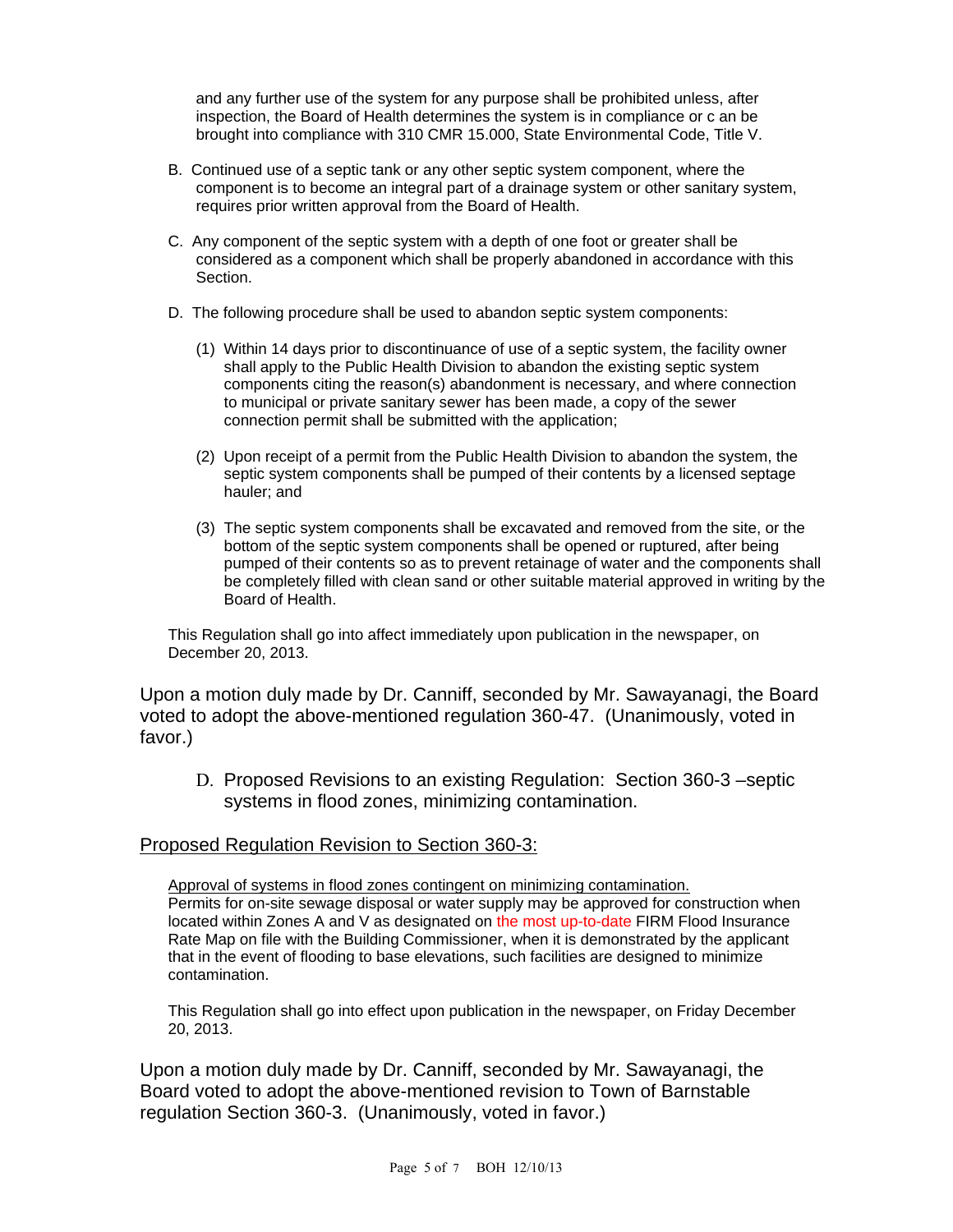E. Policy: Proposed Revision to Counter variances regarding placing a liner between a septic component and a foundation wall.

### Proposed Revision to Policy:

Variances for Septic System Repairs Which May Be Granted by the Board of Health Agent or by a Health Inspector

- 1) FOR ALL SYSTEMS THAT HAVE NO INCREASE IN FLOW Septic system component to foundation setback (but in no case, no more than a 50% reduction in the required separation distance).
- 2) FOR ALL SYSTEMS THAT HAVE NO INCREASE IN FLOW- System component installations proposed more than three feet below grade with proper venting (piped to the atmosphere) and with H-20 loading, but in no case shall the SAS be located more than six feet below grade.\*
- 3) FAILED SYSTEMS ONLY SAS to private well separation distance variances, if located in the same general location as the old SAS and more than 100 feet separation is proposed, both from the on-site well and any and all wells on adjacent and neighboring parcels.\*
- 4) FAILED SYSTEMS ONLY Septic tank or pump chamber proposed to be located less than 100 feet but more than 75 feet away from wetlands or a water course.\*
- 5) Additional seating at food establishments, if no more than 25% above the maximum grease trap capacity.
- 6) Proposals for six or more bedrooms, without any variances, are no longer reviewed by the Board.

\*NOTE: If there are two or more variances requested from #3 and/or #4 listed above, the applicant shall instead seek variances from the Board of Health at a public meeting.

Upon a motion duly made by Dr. Miller, seconded by Mr. Sawayanagi, the Board voted to adopt the above-mentioned policy as the revision to the counter variances. (Unanimously, voted in favor.)

F. Policy: Proposed Revision H-10 Components Discovered Beneath Parking Areas and Driveways During Septic System Inspections Conducted Under 310 CMR 15.301 State Environmental Code, Title 5.

#### Proposed Revision to Policy:

Public and Environmental Health Program Policies, Procedures, and Guidelines

**H-10 Components Discovered Beneath Parking Areas and Driveways During Septic System Inspections Conducted Under 310 CMR 15.301, State Environmental Code, Title 5 No. 2012-005** 

When a DEP certified inspector discovers an H-10 septic system component located beneath a parking area or driveway during a septic system inspection, conducted under 310 CMR 15.301 State Environmental Code Title 5, the system shall be deemed as a "conditional pass." The system owner will then be ordered, by the Board of Health, to correct this problem within two (2) years and will be provided several options to rectify the issue, including by: